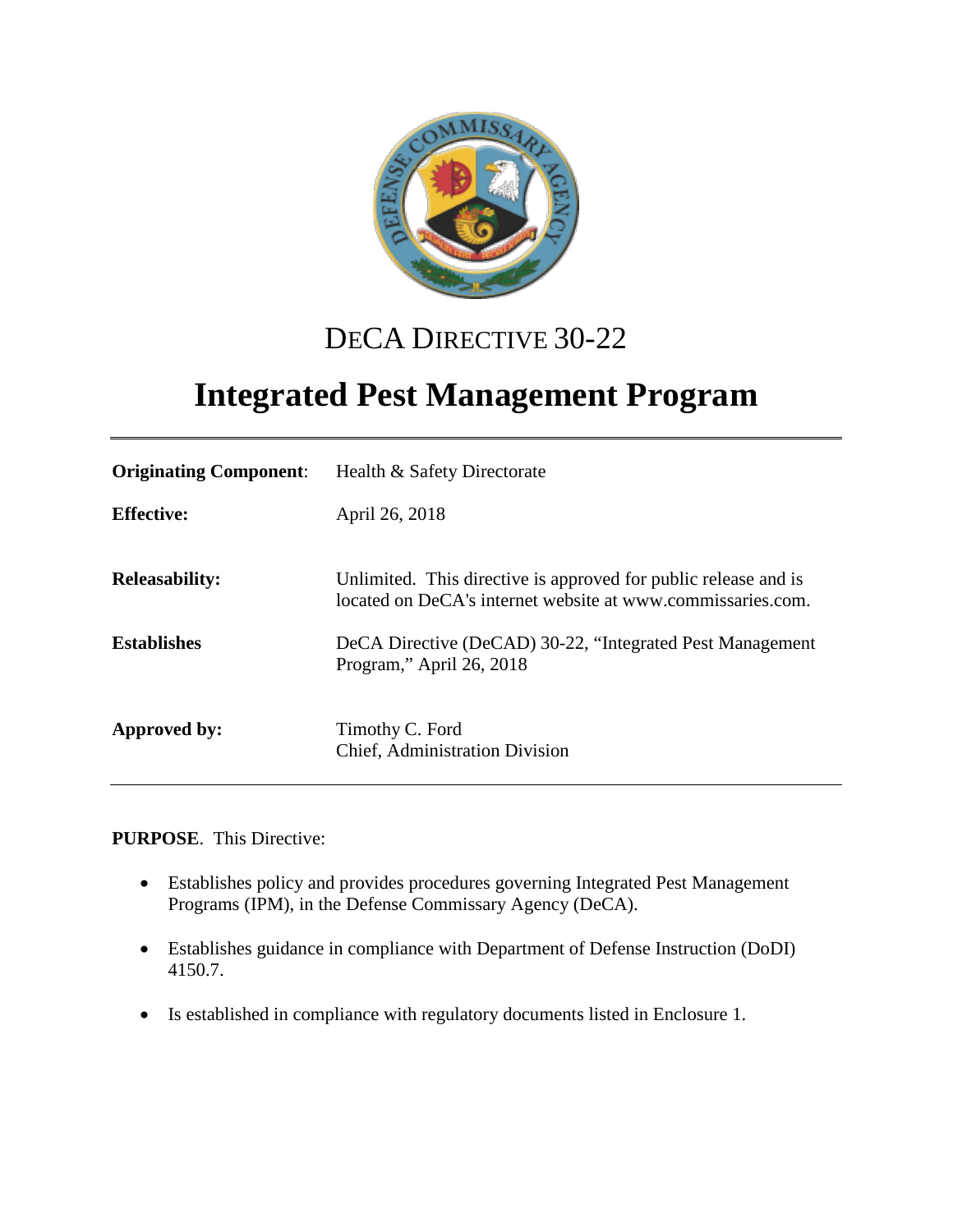## **TABLE OF CONTENTS**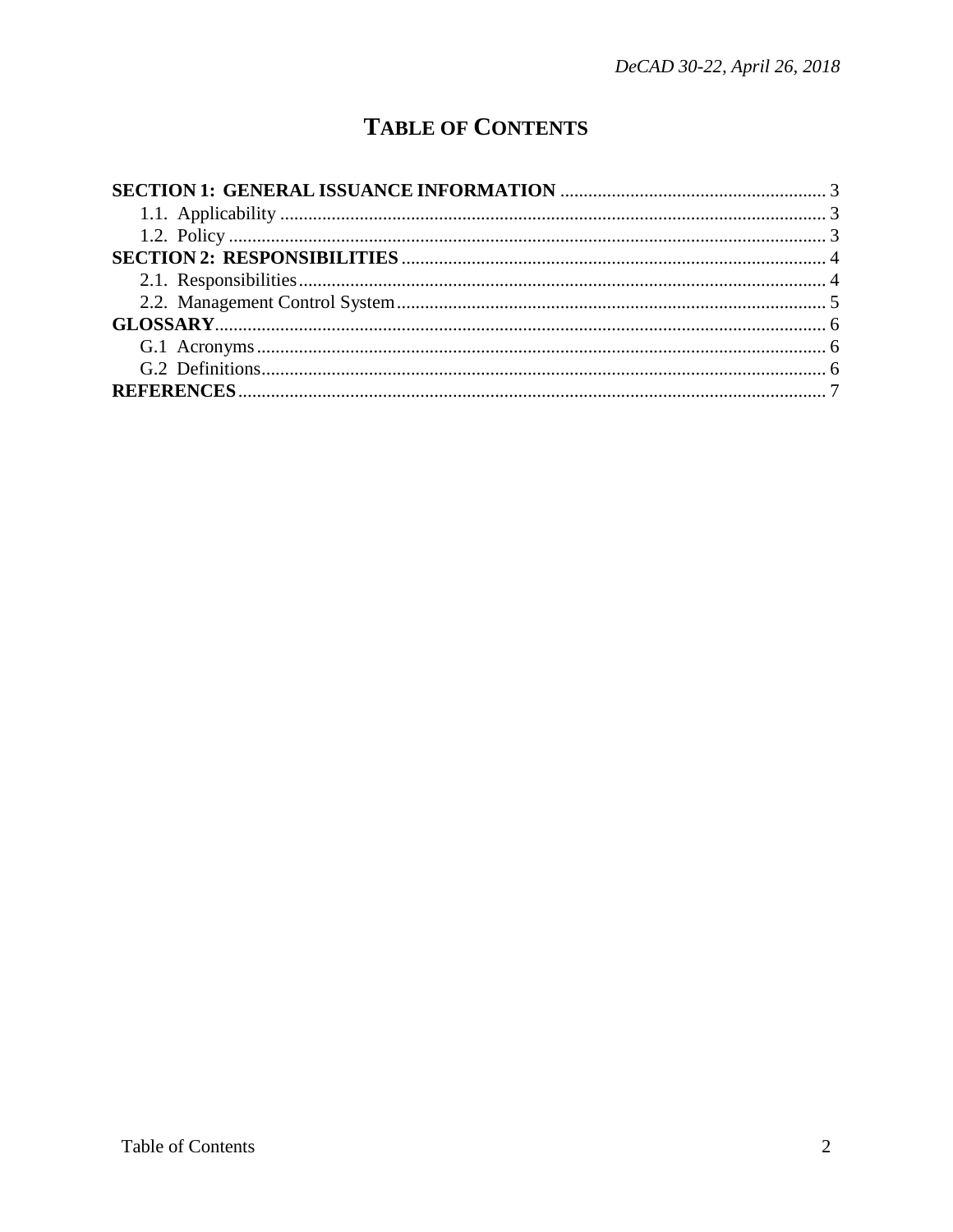## **SECTION 1: GENERAL ISSUANCE INFORMATION**

<span id="page-2-1"></span><span id="page-2-0"></span>**1.1. APPLICABILITY**. The policy and guidance outlined in this Directive apply to DeCA and its subordinate activities.

<span id="page-2-2"></span>**1.2. POLICY**. It is DeCA's policy in accordance with (IAW) DoDI 4150.07, guidance and references provided by the Armed Forces Pest Management Board (AFPMB) that:

a. DeCA will provide a pest free environment for our patrons and employees.

b. DeCA will eliminate and prevent pests in DeCA commissaries through continuous monitoring, education, record-keeping, and communication to prevent pests from causing unacceptable damage to people, property, or material.

c. Its policy is to continually reduce the number of reported pest issues with an ultimate goal of zero pest control problems.

d. It will protect DeCA employees and patrons from the risk of illness or property damage related to pest control by optimizing corrective control measures within DeCA.

e. It will comply with the DoD and other regulatory agencies applicable standards related to IPM. OCONUS, this Directive applies where consistent with applicable International Agreements, Status of Forces Agreements, Final Governing Standards (FGS) issued for the host nations, or, where no such FGS have been issued, the criteria in the Overseas Environmental Baseline Guidance document.

f. DeCA will integrate IPM functions into all store/Central Distribution Center (CDC)/ Central Meat Processing Plant (CMPP) level operations and activities. The Directive applies to all DoD buildings, structures, Property under DoD control by ownership, permit, lease, license, or other land or facility-use agreement), public works, equipment, aircraft, vessels, and vehicles (to include Headquarters, off-site, Human Resources (HR), Resource Management (RM), Engineers, Contracting, and Overseas Processing Points (OPP), etc.).

g. It will abate pest control problems as soon as practical, prioritizing using a "worst first" approach.

h. DeCA will provide each employee education to enable them to maintain a pest free workplace.

i. It will comply with the instructions provided within DeCAD 30-22, "Integrated Pest Management Programs."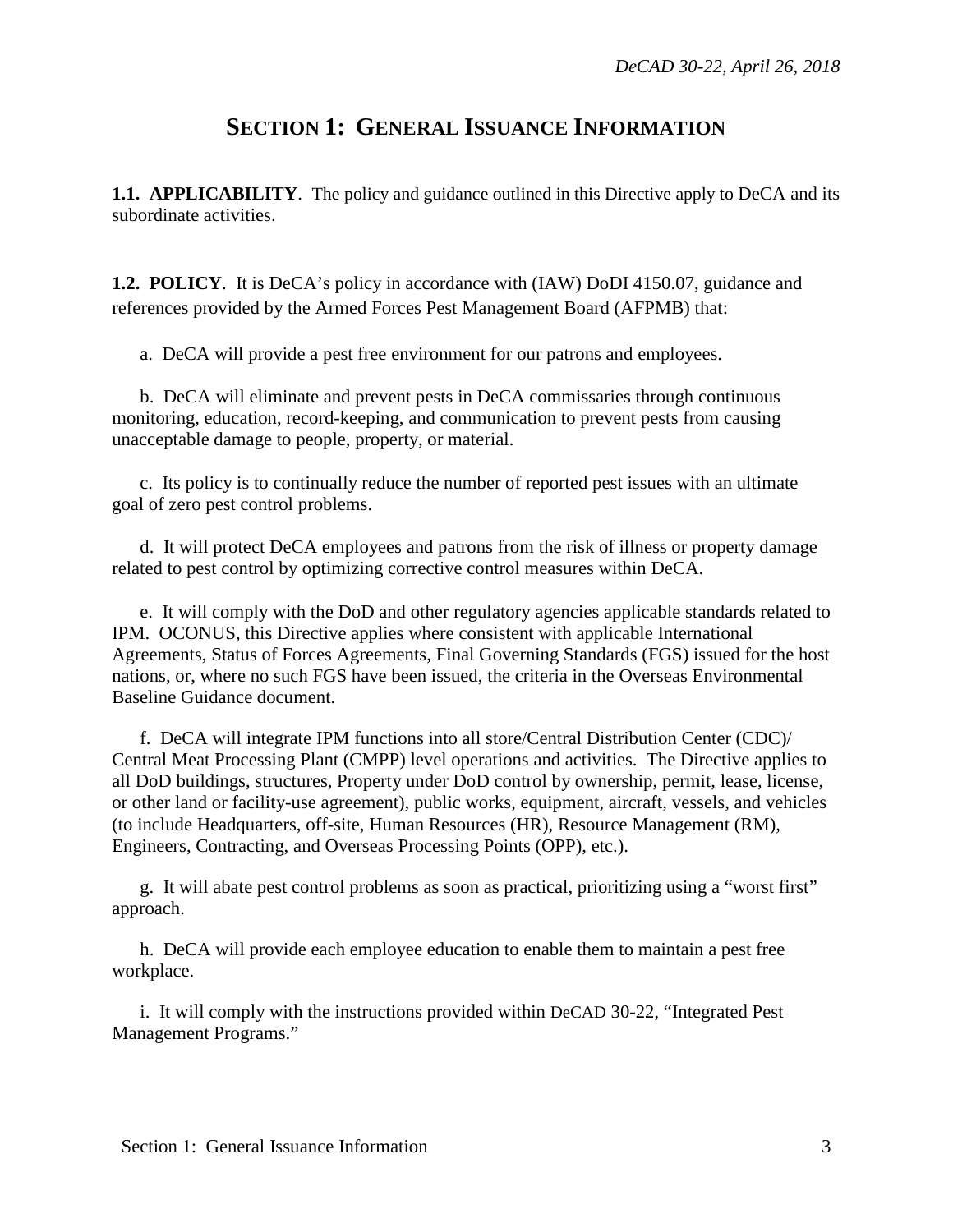## **Section 2: Responsibilities**

<span id="page-3-1"></span><span id="page-3-0"></span>**2.1. RESPONSIBILITIES**. All responsible parties listed below shall conform to the policies and procedures as described in this Directive.

a. The DeCA Director, or their designee, shall:

(1) Implement this Directive and any implementing guidance.

(2) Use the policy established within DoDI 4150.07 reference (c) to guide IPM decisionmaking.

(3) Provide and maintain a sufficient number of personnel trained to form a knowledgebased workforce capable of effectively managing IPM aspects of DeCA's mission.

(4) Plan, program, and budget for IPM resource requirements.

b. The Director, Health & Safety (MPH), or their designee shall:

(1) Serve as the principal advisor to the Director and all other management officials on all matters pertaining to the IPM program.

(2) Prepare DeCA directives, manuals, and other publications on the establishment and maintenance of IPM criteria.

(3) Evaluate the implementation of IPM programs and track performance indicators.

(4) Establish goals and objectives for continuous IPM program improvement.

(5) Monitor IPM assigned personnel at store levels, to ensure implementation of the IPM program is occurring throughout the Agency.

c. Each Area Director/Functional Process Owner (FPO) shall:

(1) Have the overall responsibility for the implementation and execution of the IPM program within their area of responsibility.

(2) Allocate sufficient resources to fund an active, viable IPM program.

(3) Cooperate and communicate with MPH on all IPM matters.

(4) If pest records are discovered to be contaminated, coordinate with Records Management to transfer, stage, or destroy all pest containment records IAW DeCAD 5-2, Records Management Program.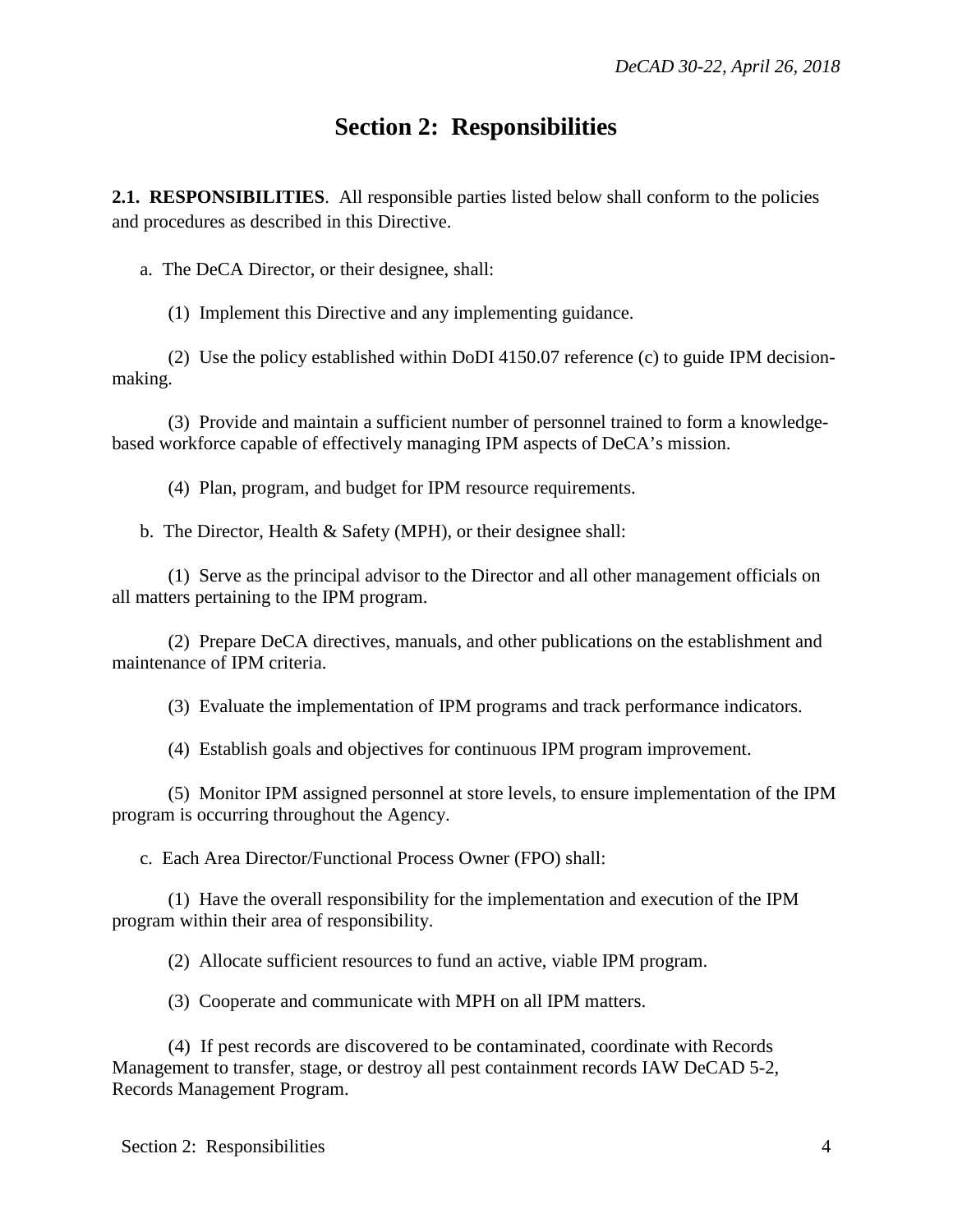d. Each zone manager shall:

(1) Promote, implement, and ensure compliance with IPM criteria within their zone.

(2) Communicate and coordinate with their assigned MPH consumer safety officer on all IPM matters.

e. Store Directors, CDC/CMPP managers, and the other managers in Agency U.S. and overseas facilities (i.e., HQ, off-site HR, RM Engineers, Contracting, OPPs, etc.). Applies to all DoD buildings, structures, property (under DoD control by ownership, permit, lease, license, other land or facility-use agreement), public works, equipment, aircraft, vessels, and vehicles, and follows the criteria in the Overseas Environmental Baseline Guidance document. Each manager shall:

(1) Establish, manage, and actively support an internal IPM program that implements the requirements of this Directive.

(2) Monitor the host-tenant agreement Inter-Service Support Agreement (ISA) to ensure the receipt of IPM program support. Coordinate any required changes with the ISA coordinator/support agreement manager, the subject matter expert for DeCA ISAs, and the Executive Director who signs the agreements.

(3) Communicate and coordinate with their assigned MPH consumer safety officer on all IPM matters.

(4) Report all pest contaminated records to Records Management prior to transfer or destruction.

f. Additional duties and responsibilities are addressed in DeCA Manual 30-22.1, "Integrated Pest Management Programs."

<span id="page-4-0"></span>**2.2. MANAGEMENT CONTROL SYSTEM**. This Directive does not contain internal management control provisions that are subject to evaluation, testing, and other requirements of DeCAD 70-2, "Internal Control Program," and as specified by the Federal Managers' Financial Integrity Act.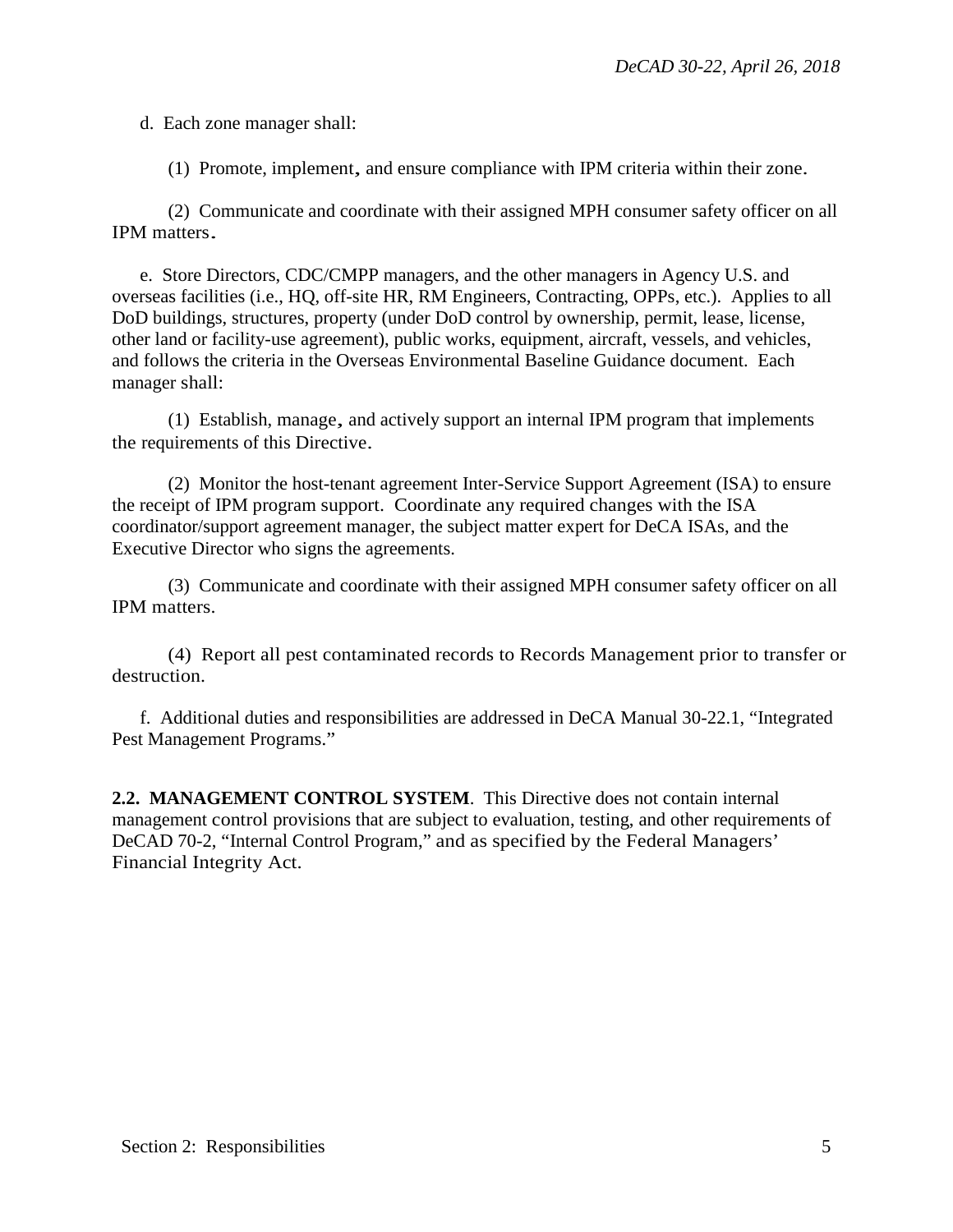#### **GLOSSARY**

#### <span id="page-5-1"></span><span id="page-5-0"></span>**G.1 ACRONYMS**

| AFPMB                                                    | Armed Forces Pest Management Board                                                                                                           |
|----------------------------------------------------------|----------------------------------------------------------------------------------------------------------------------------------------------|
| <b>CDC</b><br><b>CMPP</b>                                | <b>Central Distribution Center</b><br><b>Central Meat Processing Plant</b>                                                                   |
| <b>DeCA</b><br><b>DeCAD</b><br><b>DoD</b><br><b>DoDI</b> | <b>Defense Commissary Agency</b><br><b>Defense Commissary Agency Directive</b><br>Department of Defense<br>Department of Defense Instruction |
| <b>FGS</b><br><b>FPO</b>                                 | <b>Final Governing Standards</b><br><b>Functional Process Owners</b>                                                                         |
| <b>HR</b>                                                | <b>Human Resources</b>                                                                                                                       |
| <b>IPM</b>                                               | <b>Integrated Pest Management</b>                                                                                                            |
| <b>ISA</b>                                               | <b>Interservice Support Agreement</b>                                                                                                        |
| <b>MPH</b>                                               | <b>Health and Safety Directorate</b>                                                                                                         |
| <b>OPP</b>                                               | <b>Overseas Processing Points</b>                                                                                                            |
| RM                                                       | <b>Resource Management</b>                                                                                                                   |

#### <span id="page-5-2"></span>**G.2 DEFINITIONS**

**Armed Forces Pest Management Board (AFPMB) -** The AFPMB recommends policy, provides guidance, and coordinates the exchange of information on all matters related to pest management throughout DoD. The AFPMB's mission is to ensure that environmentally sound and effective programs are present to prevent pests and disease vectors from adversely affecting DoD operations.

**Defense Commissary Agency (DeCA)** - DeCA operates a worldwide commissary system that provides quality grocery products at cost to active duty military personnel and retirees, members of the Reserve and National Guard, and their families. The Agency employs about 18,000 people and its annual sales exceed \$5 billion.

**DeCA Directive** - The directive is a detailed explanation of specific policy and procedures within the Agency.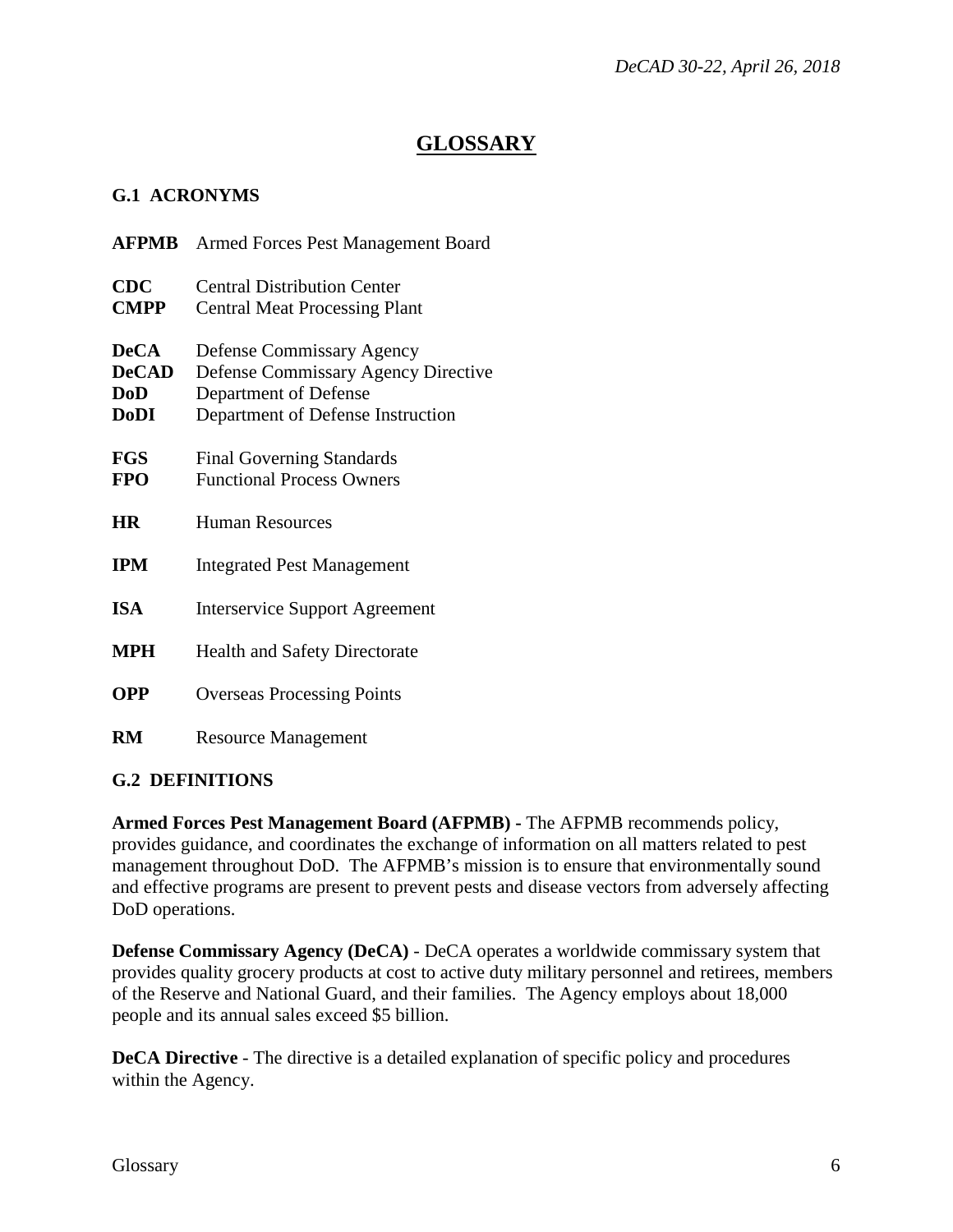**Functional Process Owner (FPO)** - The person who has the ultimate responsibility for the performance of a process and has the authority and ability to make necessary changes.